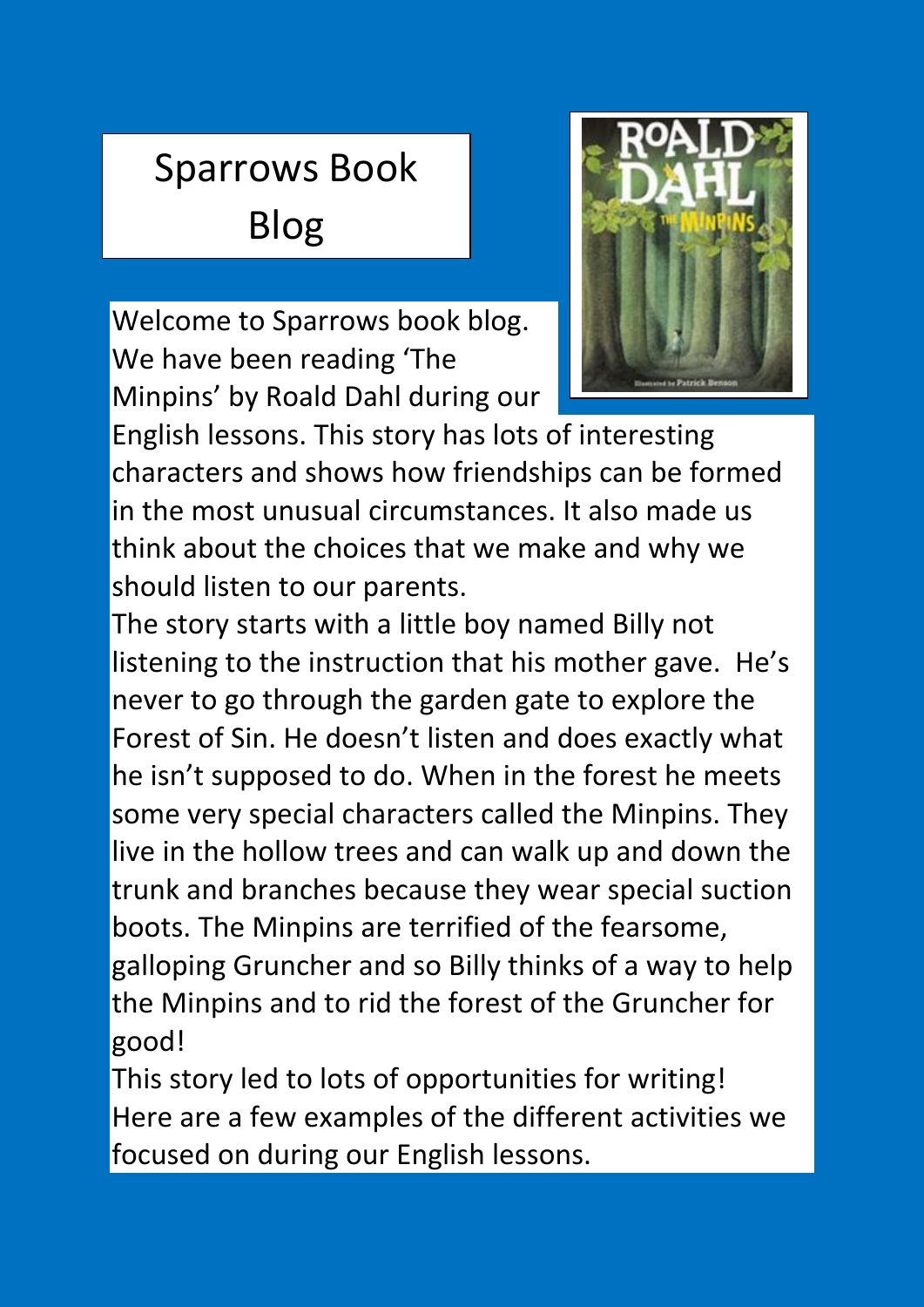We had to predict what the Hornswoggler, Snozzwangler or Gruncher may have looked like.







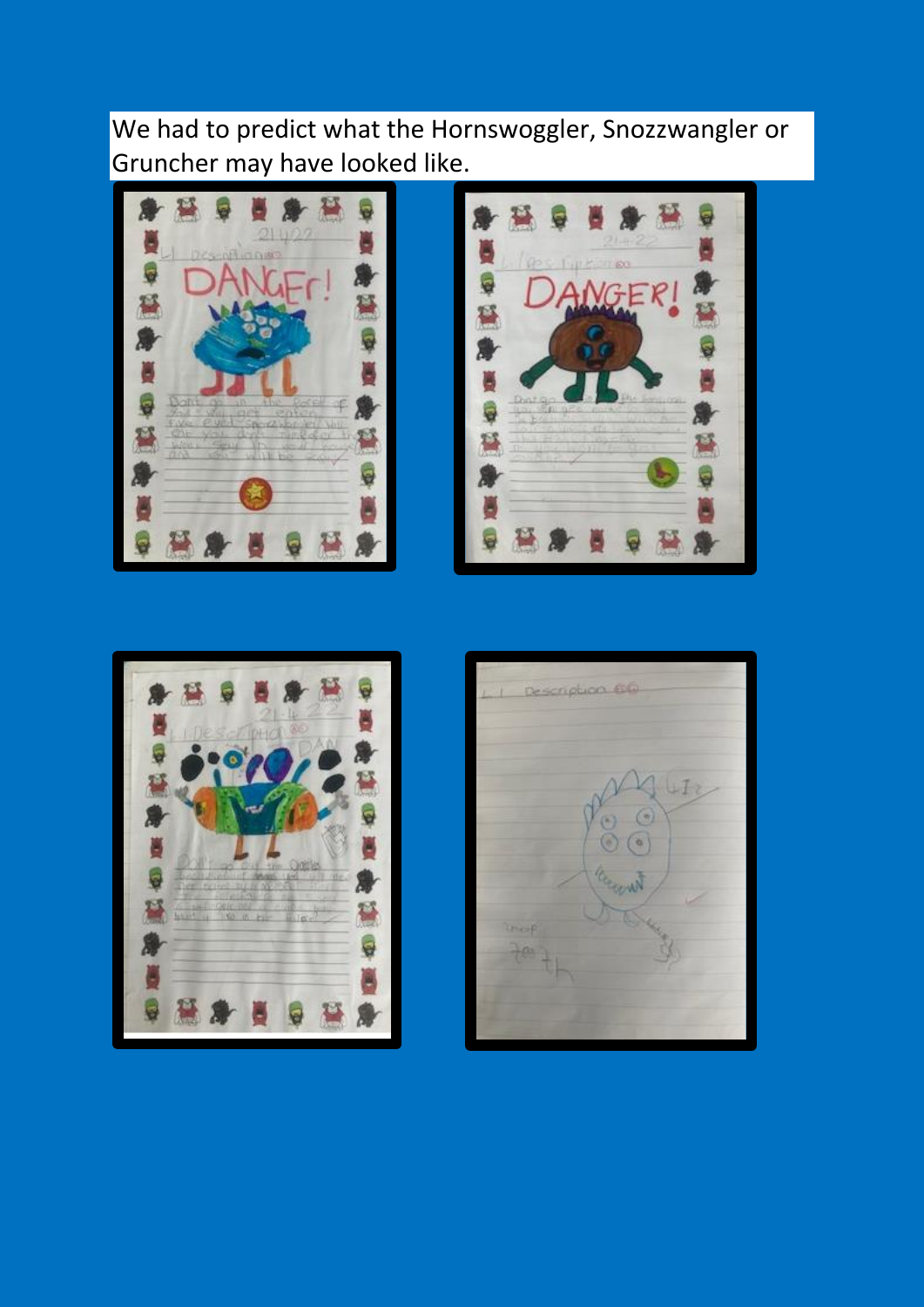## We thought about how little Billy felt.